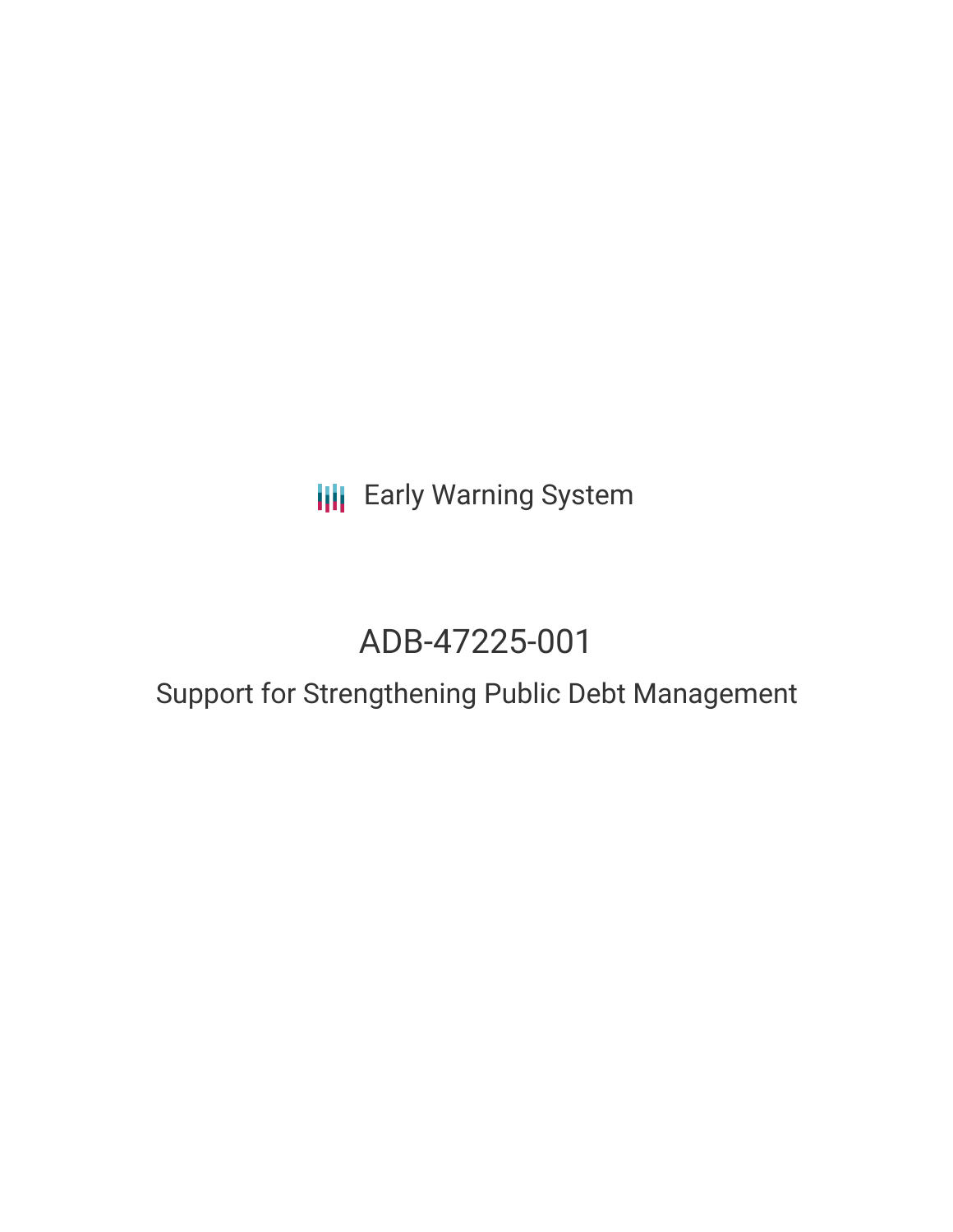

#### **Quick Facts**

| <b>Countries</b>               | Myanmar                                                            |
|--------------------------------|--------------------------------------------------------------------|
| <b>Financial Institutions</b>  | Asian Development Bank (ADB)                                       |
| <b>Status</b>                  | Approved                                                           |
| <b>Bank Risk Rating</b>        |                                                                    |
| <b>Voting Date</b>             | 2013-12-02                                                         |
| <b>Borrower</b>                | Republic of the Union of Myanmar, Ministry of Planning and Finance |
| <b>Sectors</b>                 | Law and Government                                                 |
| <b>Investment Type(s)</b>      | <b>Advisory Services</b>                                           |
| <b>Investment Amount (USD)</b> | $$2.15$ million                                                    |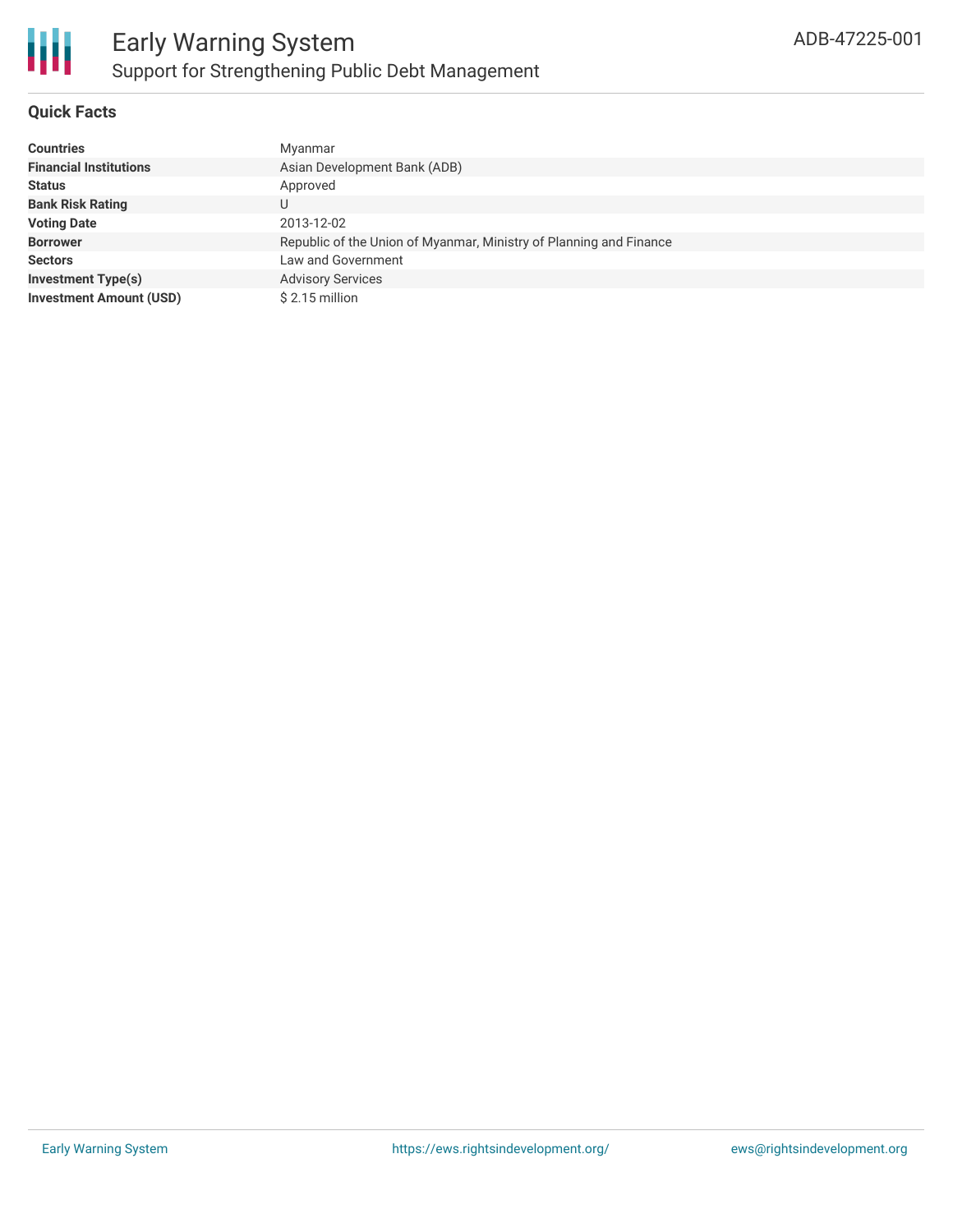

#### **Project Description**

According to ADB wesbite, the Government's Framework for Economic and Social Reforms recognizes that maintaining a stable macroeconomic framework is the first order of reforms essential for achieving the overall reform agenda and that sound public financial management including public debt management will be critical to ensuring this.

The TA impact will be management of public debt on a sound and sustainable basis. Relevant indicators include an improvement in the country risk rating for debt distress from moderate to low and a debt management performance assessment that will be undertaken toward the end of the TA.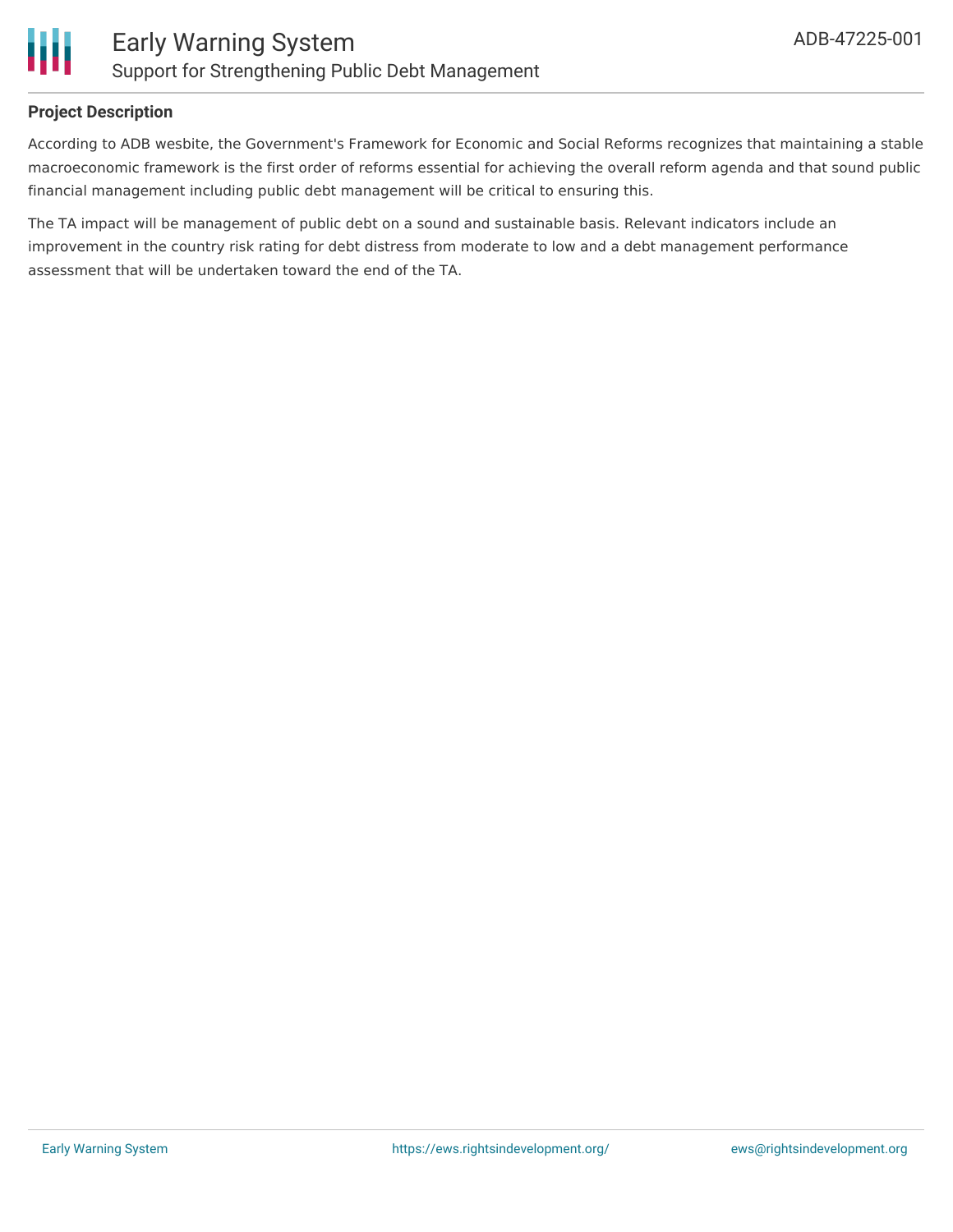

#### **Investment Description**

Asian Development Bank (ADB)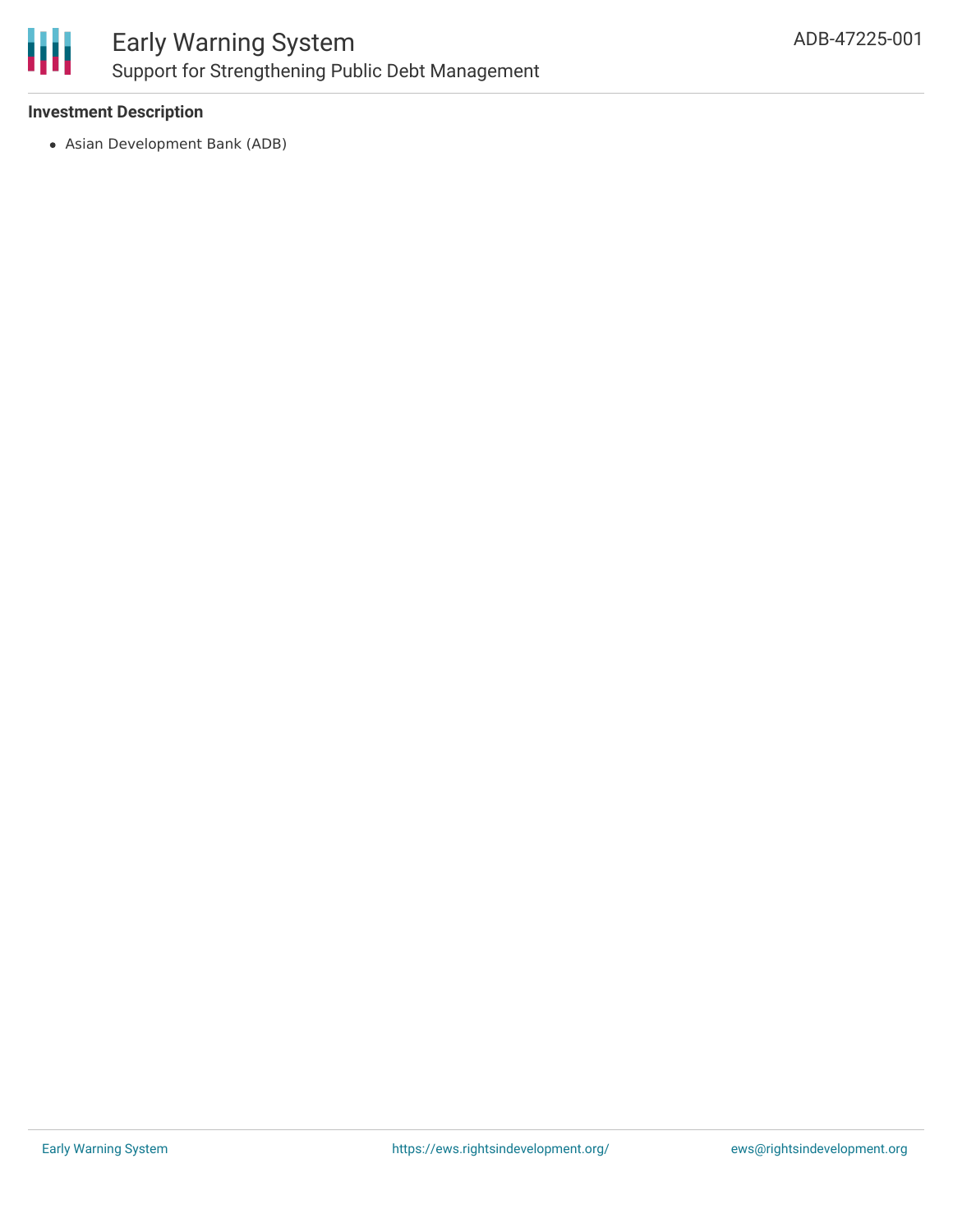

#### **Contact Information**

Project Officer: Boothe, Robert A. Southeast Asia Department No contact information provided at the time of disclosure

#### ACCOUNTABILITY MECHANISM OF ADB

The Accountability Mechanism is an independent complaint mechanism and fact-finding body for people who believe they are likely to be, or have been, adversely affected by an Asian Development Bank-financed project. If you submit a complaint to the Accountability Mechanism, they may investigate to assess whether the Asian Development Bank is following its own policies and procedures for preventing harm to people or the environment. You can learn more about the Accountability Mechanism and how to file a complaint at: http://www.adb.org/site/accountability-mechanism/main